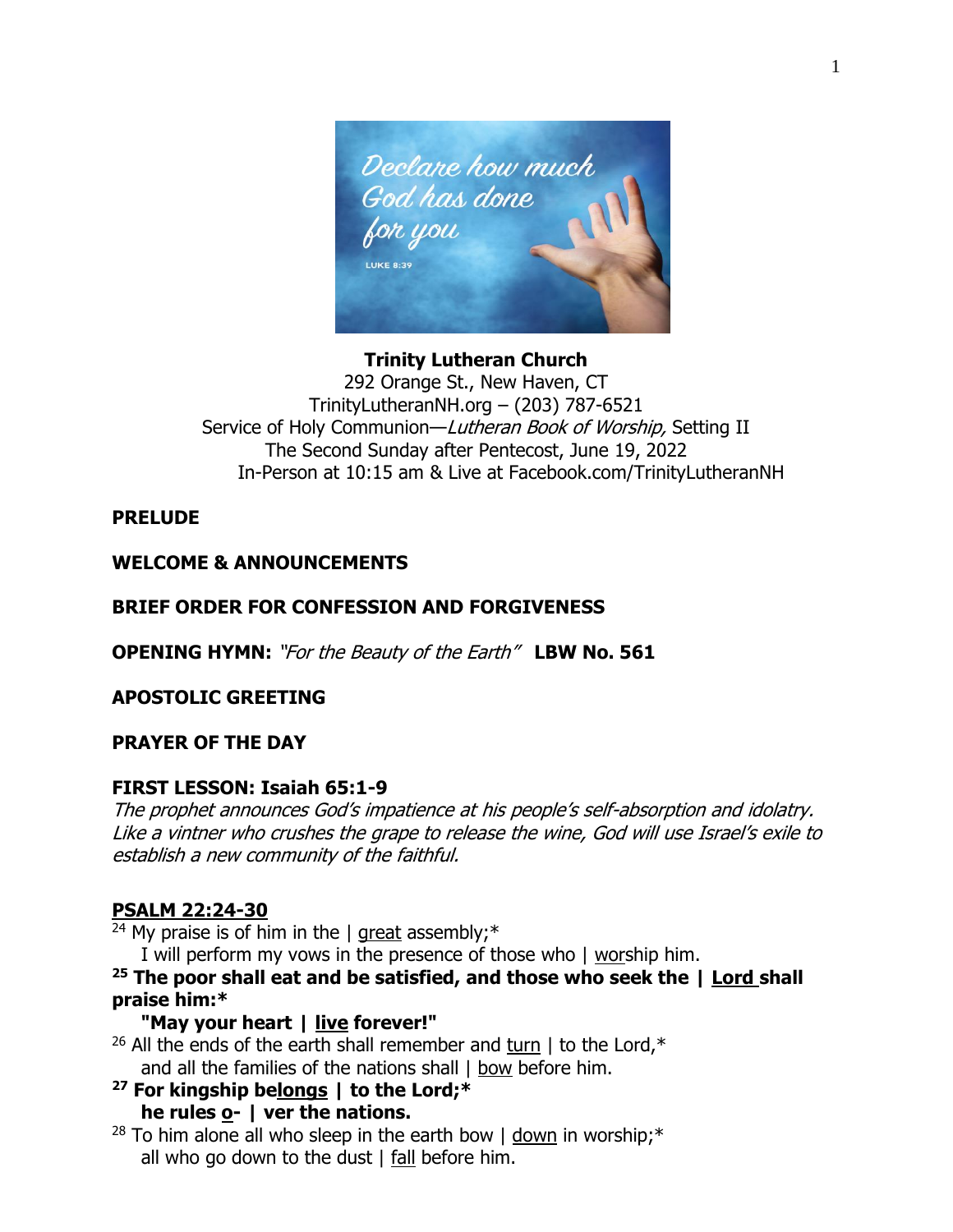- **<sup>29</sup> My soul shall live for him; my descend- | ants shall serve him;\* they shall be known as the | Lord's forever.**
- <sup>30</sup> They shall come and make known to a people  $\frac{1}{2}$  yet unborn\* the saving deeds that  $|$  he has done.

## **Gloria Patri (spoken after the psalm)**

**Glory to the Father, and to the Son, and to the / Holy Spirit; As it was in the beginning, is now, and will be fore-/ ver. Amen**

## **SECOND LESSON: Galatians 3:23-29**

Baptism is a powerful bond that unites people not only with God but with other believers. Those who call themselves children of God experience a transformation that removes prejudices of race, social class, or gender in favor of true unity in Christ.

# **GOSPEL ACCLAMATION/ALLELUIA**

## **GOSPEL: Luke 8:26-39**

Jesus' mission includes foreigners and his authority extends to the casting out of demons. Some who witness Jesus' work are seized with confusion and fear, but the man who was healed is commissioned to give testimony to God's mercy and power.

**HYMN OF THE DAY:** "I Lay My Sins on Jesus" **LBW No. 305**

# **CHILDREN'S MESSAGE**

**SERMON** 

**APOSTLES' CREED** 

#### **THE PRAYERS**

#### **PEACE**

**OFFERING** The ushers collect the offering. You can also give electronically through our website, Facebook page, or by [clicking here.](https://www.eservicepayments.com/cgi-bin/Vanco_ver3.vps?appver3=wWsk24ZWJSTZKsGd1RMKlg0BDvsSG3VIWQCPJNNxD8upkiY7JlDavDsozUE7KG0nFx2NSo8LdUKGuGuF396vbTL3zI8d9ONQj96N4loOj5giYnTg5dP4O6rpX5QvPEWlBhHDN59kLZFffwKfYERpQoyDu0FSEa2T5JeuDbytksQ=&ver=3)

**OFFERTORY:** "Let the Vineyards"

#### **OFFERTORY PRAYER**

# **THE GREAT THANKSGIVING**

**HOLY, HOLY, HOLY**

# **EUCHARISTIC PRAYER**